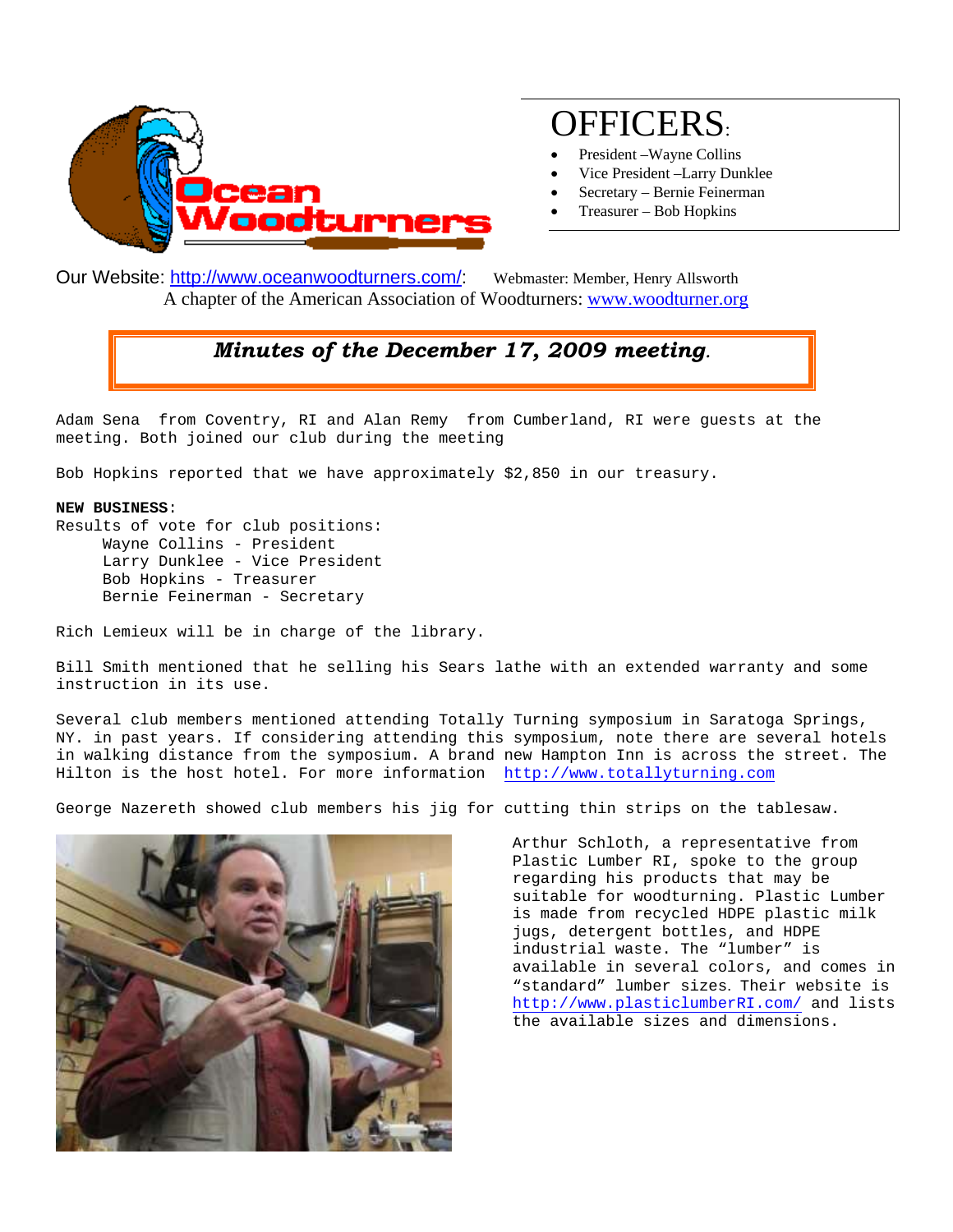Seven \$10 gift certificates were donated by Craft Supplies USA. Two certificates were given to Rich Lemieux for his woodturning program.

## **Show and Tell** *.*



Peppermills made by Charlie Hockenson



Ornaments made by Mike Murray

Richard Lemeiux - spiral sculpture And a box with spiral finial.



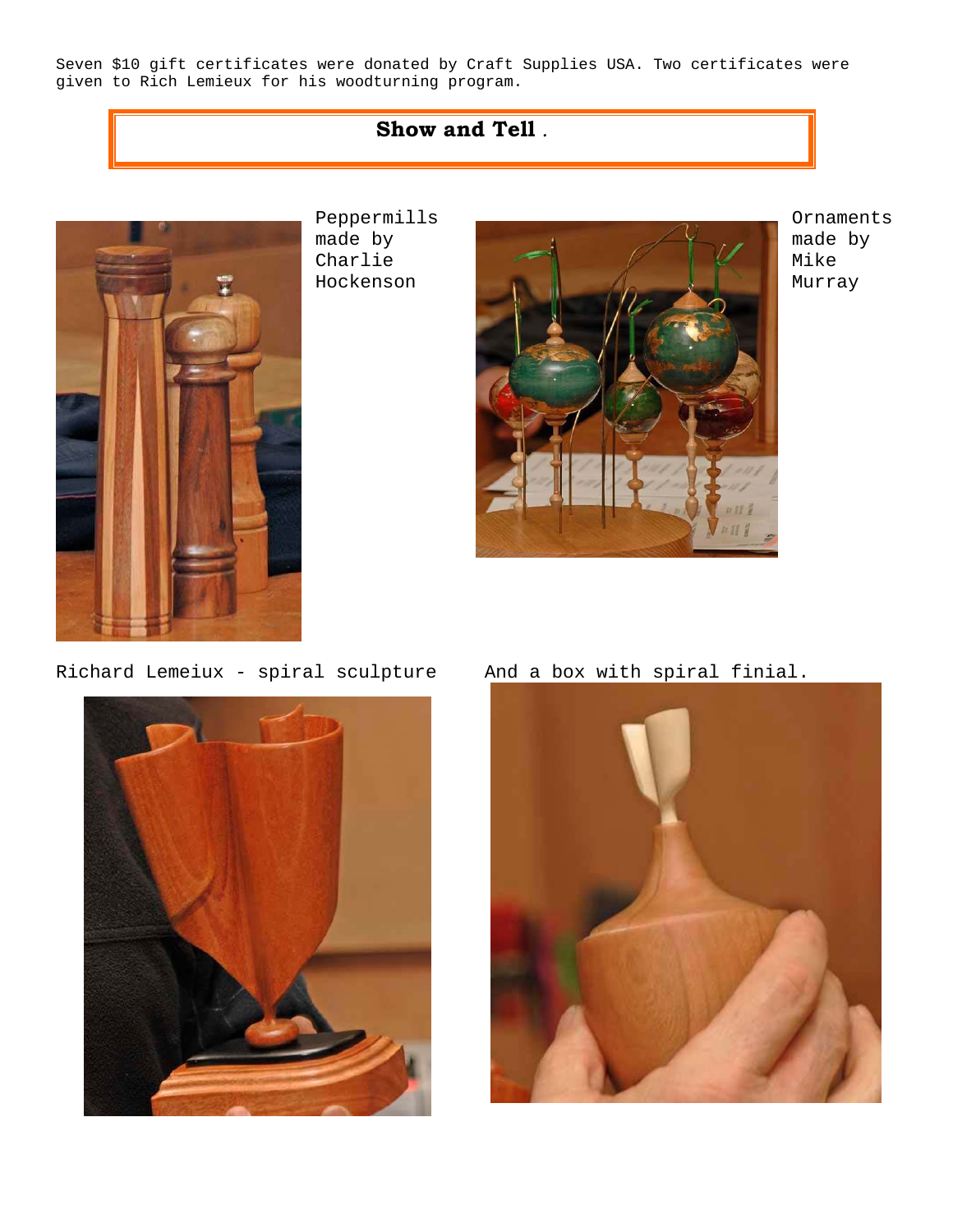

George Nazereth and vase



Coffee Mug made by Joe Doran



Pens made by



elder bowl made by Wayne Collins

A bowl and a platter made by Ed Dowd



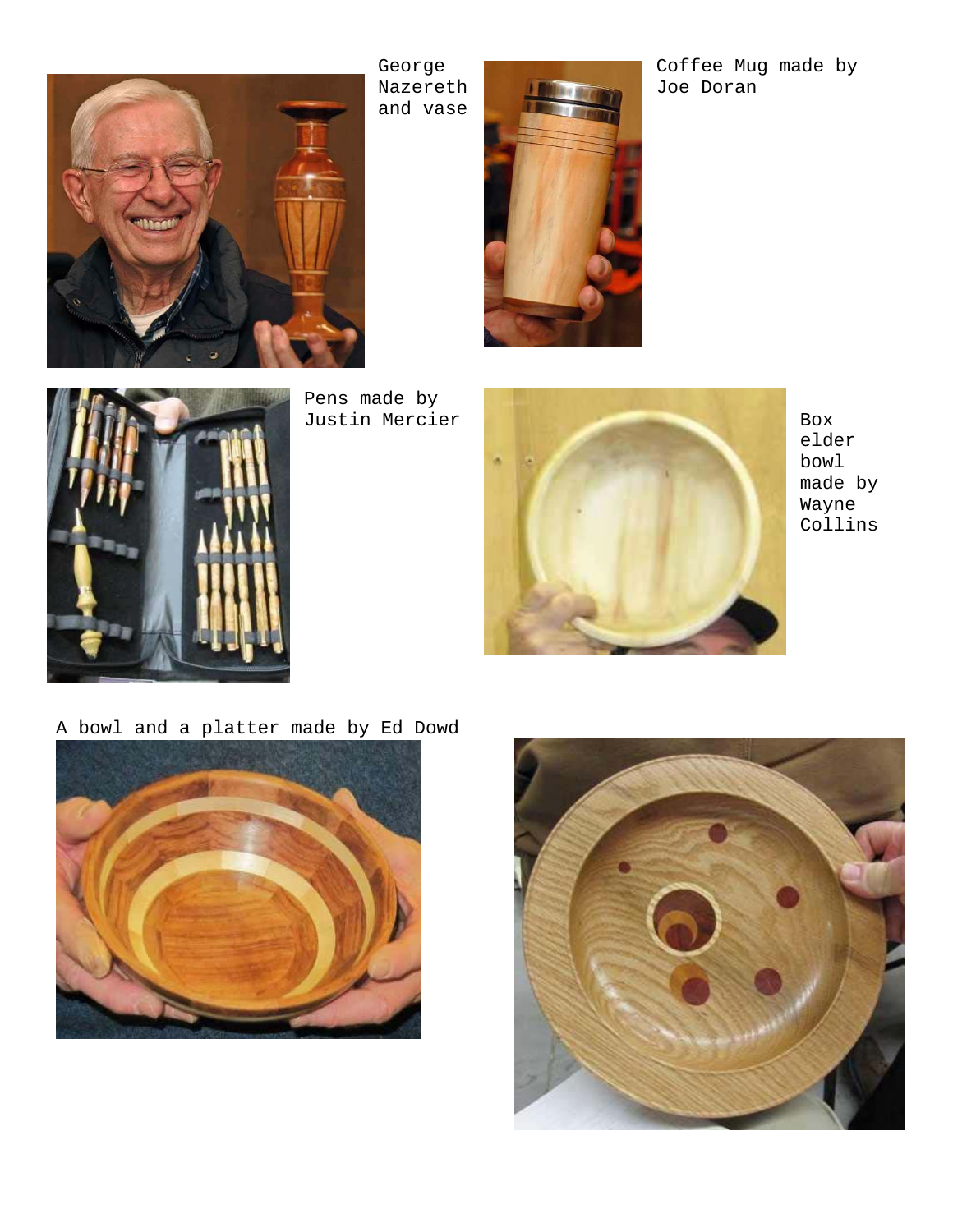Fishing lures and acorns (?) made by Adam Sena







Anyone with photos, or ideas, of interest to the club, should send them to Henry Allsworth[.henry@allsworth.com](mailto:henry@allsworth.com)

**Demonstration**

Anthony Scuncio demonstrated pen turning. He also showed how to use the lathe to drill the hole in pen blanks. He likes drill bits from http://www.wlfuller.com/index.html